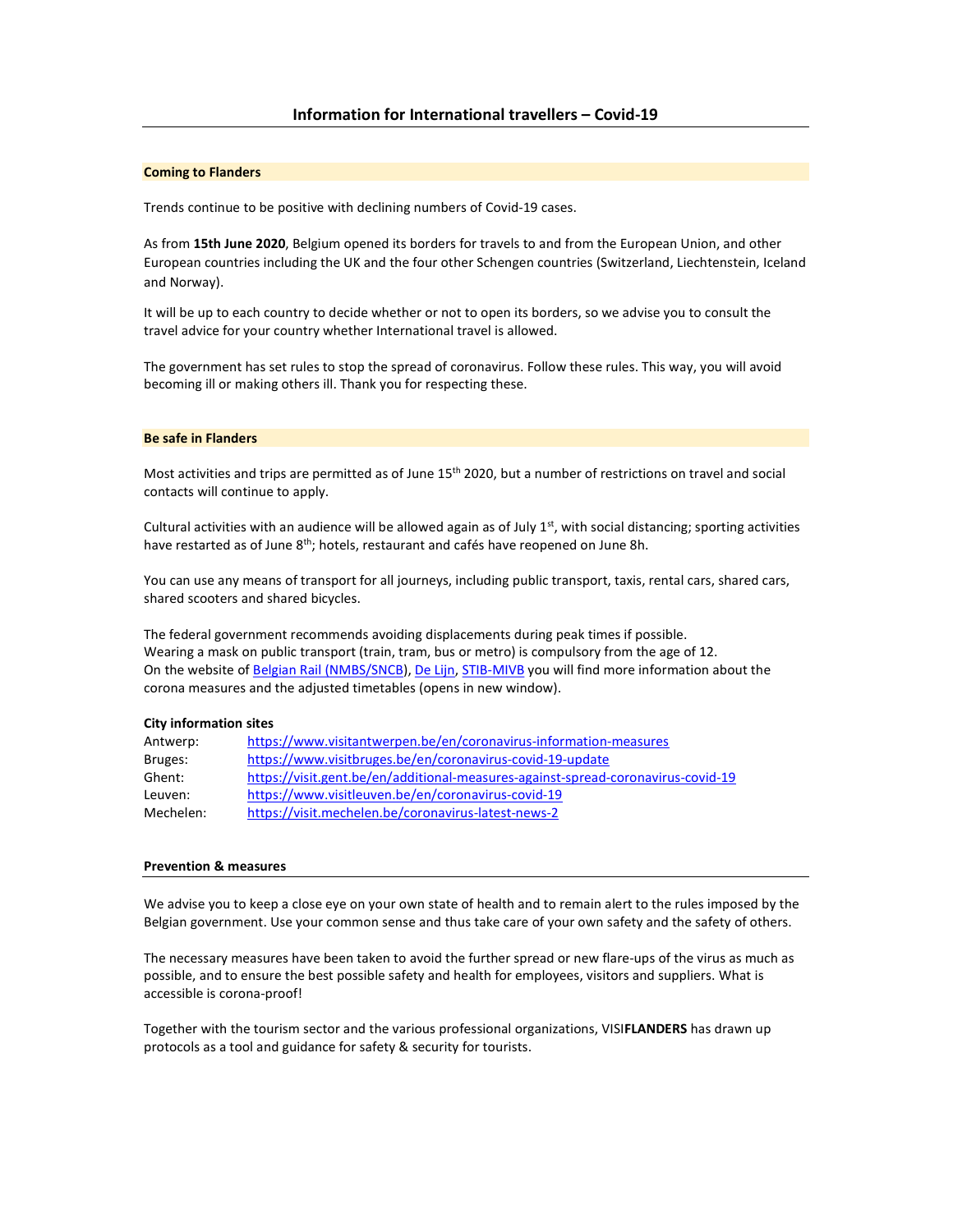## YouFlanders

A smooth restart of the tourism sector requires a good distribution in time and space of tourism. And the YouFlanders application helps with that. Both visitors and operators provide information about the real-time activity of the tourist offer to make sure you can safely go out and about.

YouFlanders is a mobile application that gives an overall view of the Flemish tourist offer. The app contains a pressure barometer in which visitors and tourist operators indicate how busy it is in a tourist operation. The app also indicates in a simple way which COVID-19 measures are applicable, both in general and for a specific tourist offer.

The app will be available in English as of 1st of July.

## Some of the rules we ask you to respect:

- Follow on-site instructions regarding applicable safety precautions or personnel instructions;
- Social distancing: always keep at least 1.5 meters away from others, also in queues;
- Always carry a mouth mask with you. Cover your mouth and nose with the mask where social distancing is difficult to apply or whenever you are asked;
- No physical contact: do not shake hands, avoid direct physical contact and avoid touching objects, devices or surfaces with a risk of contamination as much as possible;
- Hand hygiene: wash your hands regularly with soap and water, especially after touching objects, appliances or surfaces with a risk of contamination;
- Cough hygiene: if you cough or sneeze, do it safely in a disposable tissue or in your elbow;
- No cash please: pay as much as possible contactless

### We'll take good care of you

Flanders offers some of the highest-quality health care services in the world. The national health care system provides benefits for hospital, medical, pharmaceutical, some allied services and ambulance during your stay.

The Belgian State health care system provides in free emergency care for visiting EU citizens, under the same terms as locals, using the European Health Insurance Card, EHIC (formerly E111).

Anyone else requires private health insurance - for tourists, as part of their travel insurance - if you want to be able to recoup the possible costs, and EU citizens should have this too, to cover non-emergency care plus, if they want it, repatriation etc.

### What to do when you get ill?

If you have any of the following symptoms (cough, respiratory problems, fever, aches and pains, fatigue, loss of smell or taste, diarrhoea

- Stay at the accommodation / holiday residence / hotel … (even if your symptoms are mild)
- Inform the owner/manager who will call a general practitioner (GP) and report your symptoms.
- Don't go to the GP or to a hospital accident & emergency unit
- The GP will tell you on the phone what to do. E.g. to go to your GP practice or a triage centre for a test.
- Make a list of all the people you came into close contact with.
- Did you test positive? Then contact tracing will start

https://www.info-coronavirus.be/en/if-you-are-sick/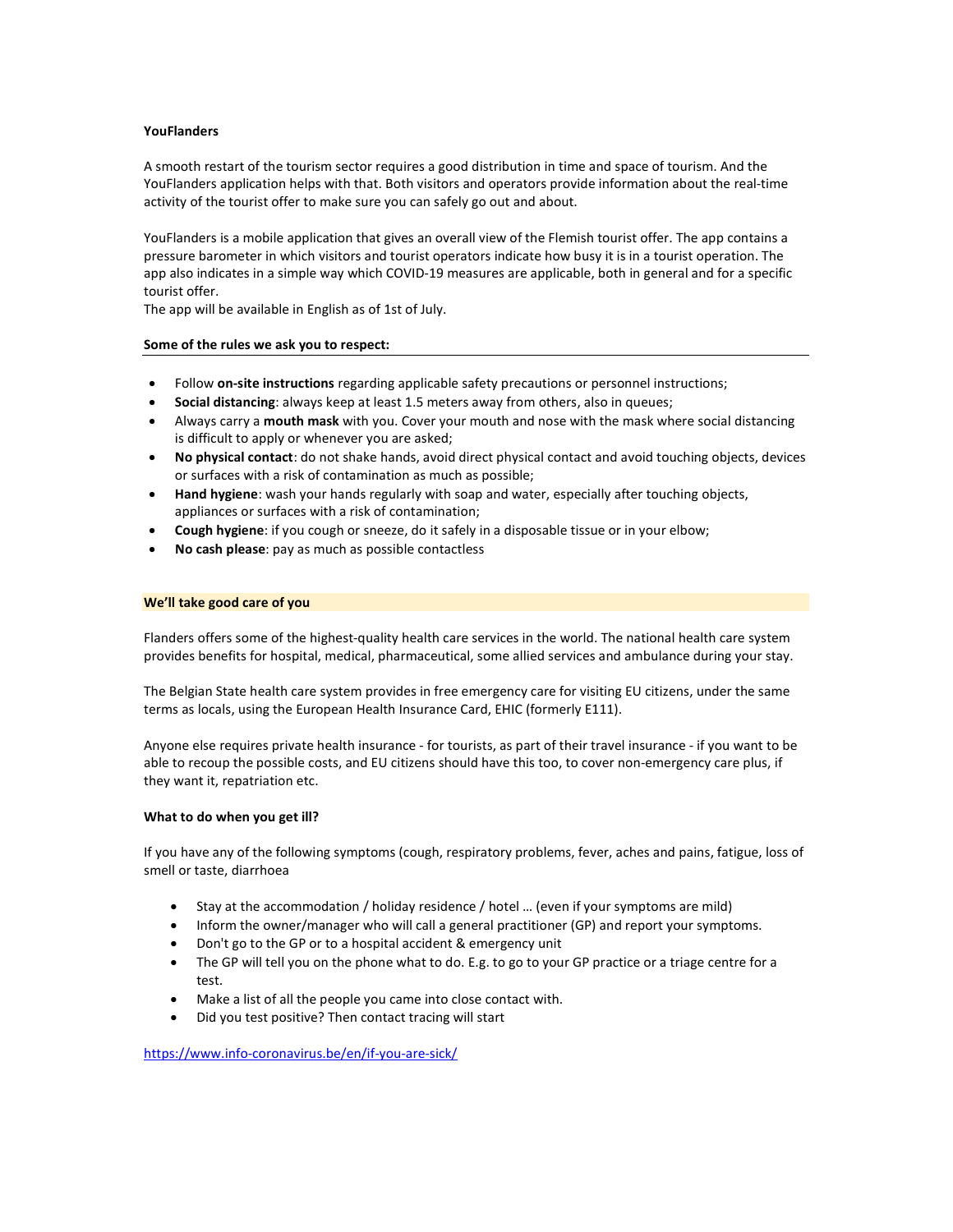## Testing Procedure

If the GP suspects that you have Covid-19, they will test you or refer you to the local triage centre. The test will be sent to the lab for analysis that same day.

Stay at the accommodation / holiday residence / hotel … as long as you haven't received the test results. In the meantime, your GP will ask you to make a list of all the people you came into contact with up to two days before your symptoms began. This list will only be used if your test is positive, as part of the contact follow-up.

You will always receive your test results, regardless of whether the outcome is positive or negative. Did you test positive? Your health condition will be closely monitored and you will be prescribed the necessary treatment. The contact centre will take the necessary steps to inform the people close to you and your contacts that they may have been exposed to a Covid-19 carrier.

### https://www.info-coronavirus.be/en/testing/

## Contact Tracing

In order to avoid COVID-19 once again spreading throughout the population, we are performing contact tracing.

If somebody falls ill due to the virus that causes COVID-19, we ask that sick person for the names of people he has been in contact with. It is, after all, possible that those people are infected with the virus.

We then phone or visit those contacts. We provide advice on what they should do to prevent them infecting other people in their immediate vicinity. The more infections we can avoid in this way, the better.

https://www.info-coronavirus.be/en/contact-tracing/#symptoms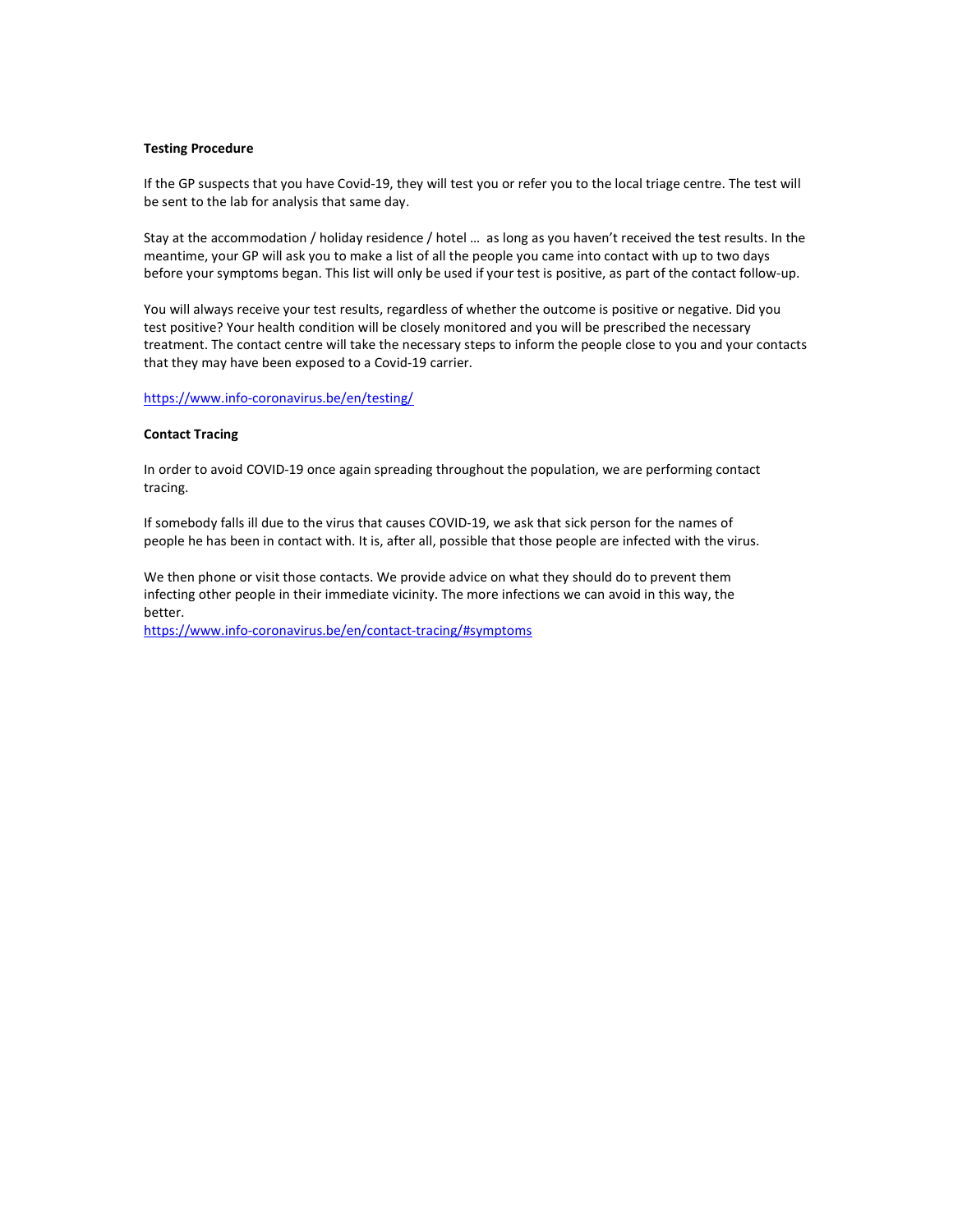## Coming to Flanders

### Schengen Visa Information

https://www.schengenvisainfo.com/news/belgium-to-open-borders-for-travel-from-eu-schengen-countriesand-uk/

## Belgium government: COVID-19 impact

https://dofi.ibz.be/sites/dvzoe/EN/Pages/Travel-to-Belgium.aspx

Interactive Coronavirus (Covid-19) Travel Regulations Map



https://www.iatatravelcentre.com/international-travel-document-news/1580226297.htm

#### National guidelines in the source markets

Health advisory by governments in source markets

- USA: The Department of State advises U.S. citizens to avoid all international travel due to the global impact of COVID-19. In countries where commercial departure options remain available, U.S. citizens who live in the United States should arrange for immediate return to the United States, unless they are prepared to remain abroad for an indefinite period. https://travel.state.gov/content/travel/en/traveladvisories/ea/travel-advisory-alert-global-level-4 health-advisory-issue.html
- UK: As countries respond to the COVID-19 pandemic, including travel and border restrictions, the FCO advises British nationals against all but essential international travel. https://www.gov.uk/foreign-travel-advice/belgium https://www.gov.uk/guidance/uk-residents-visiting-the-eueea-and-switzerland-healthcare https://www.gov.uk/guidance/travel-advice-novel-coronavirus#covid-19-exceptional-travel-advisorynotice
- France: Déplacements essentiels sont autorisés sur production de justificatifs de et vers la Belgique, jusqu'au 8 juin inclus. https://www.diplomatie.gouv.fr/fr/conseils-aux-voyageurs/conseils-par-pays-destination/belgique/#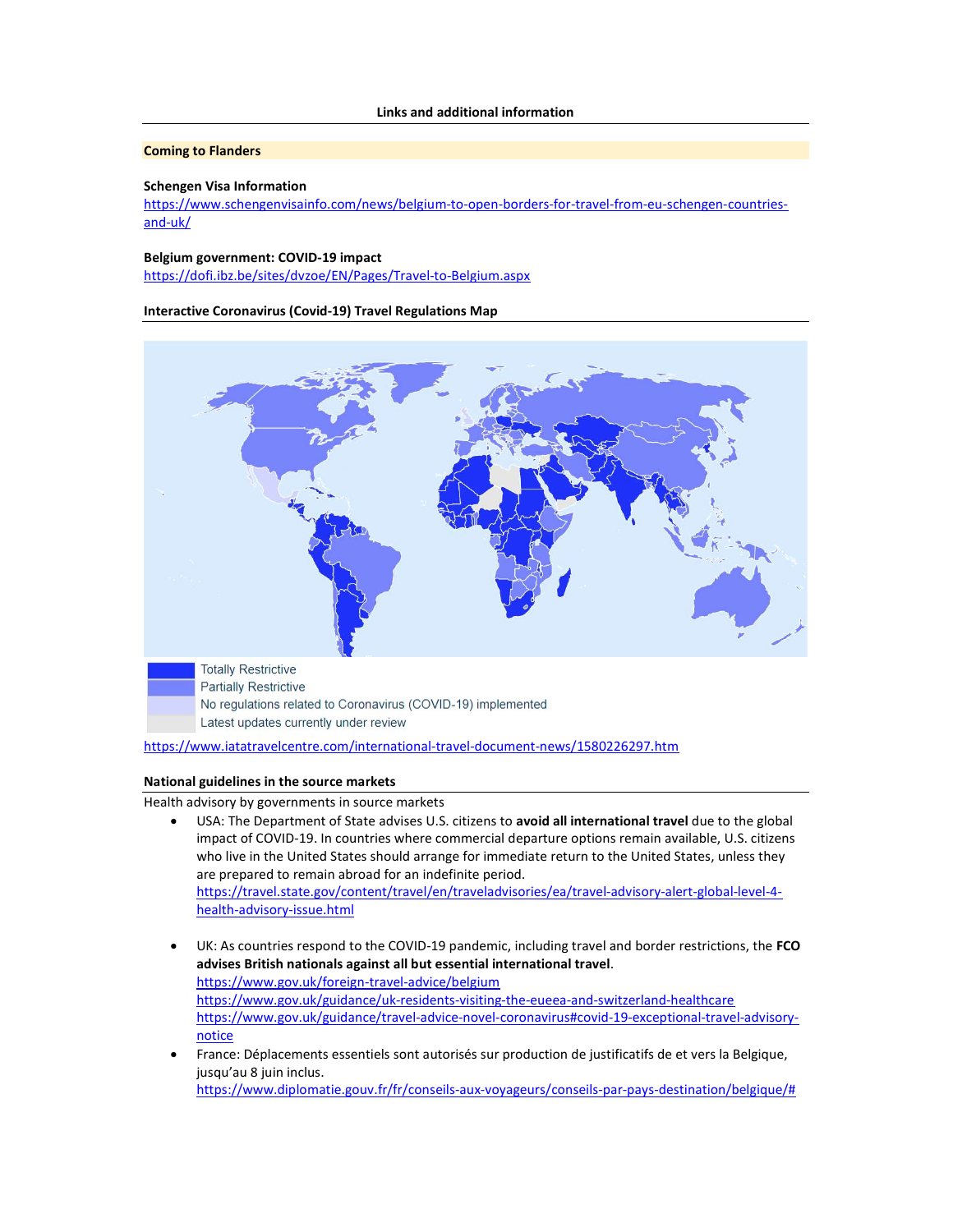- Nederland : Reis de komende periode niet meer naar het buitenland, tenzij strikt noodzakelijk. https://www.rijksoverheid.nl/onderwerpen/coronavirus-covid-19/verkeer-vervoer-en-reizen/reizenbuitenland
- Deutschland: The Federal Ministry of the Interior, Building and Community is urging citizens to refrain from all non-essential travel. https://www.bmi.bund.de/SharedDocs/kurzmeldungen/EN/2020/03/corona-ein-und-ausreise-en.html

… each OA to check info in their respective markets, or at least mention that travellers might want to check this

## Be safe in Flanders

# All up to date info about Covid-19

Multilingual information (posters, information sheets and audio) about Covid-19. The available information is organized by language.

https://www.info-coronavirus.be/en/translation/ https://www.integratie-inburgering.be/corona-meertalige-info#engels

## Hygiene & Safety regulations accommodation & recreation

Sector-specific protocols and guides, relevant for tourism entrepreneurs. The generic guidelines are customized for all different sectors with a concrete translation for the sector-specific context. https://www.toerismevlaanderen.be/overzicht-protocollen

We'll take good care of you

## Coronavirus COVID-19 - What is the government doing?

a glimpse into and behind the scenes of the National Crisis Centre (NCCN) where many people are working hard to achieve a successful outcome.

https://www.info-coronavirus.be/en/what-is-the-government-doing-about-it/